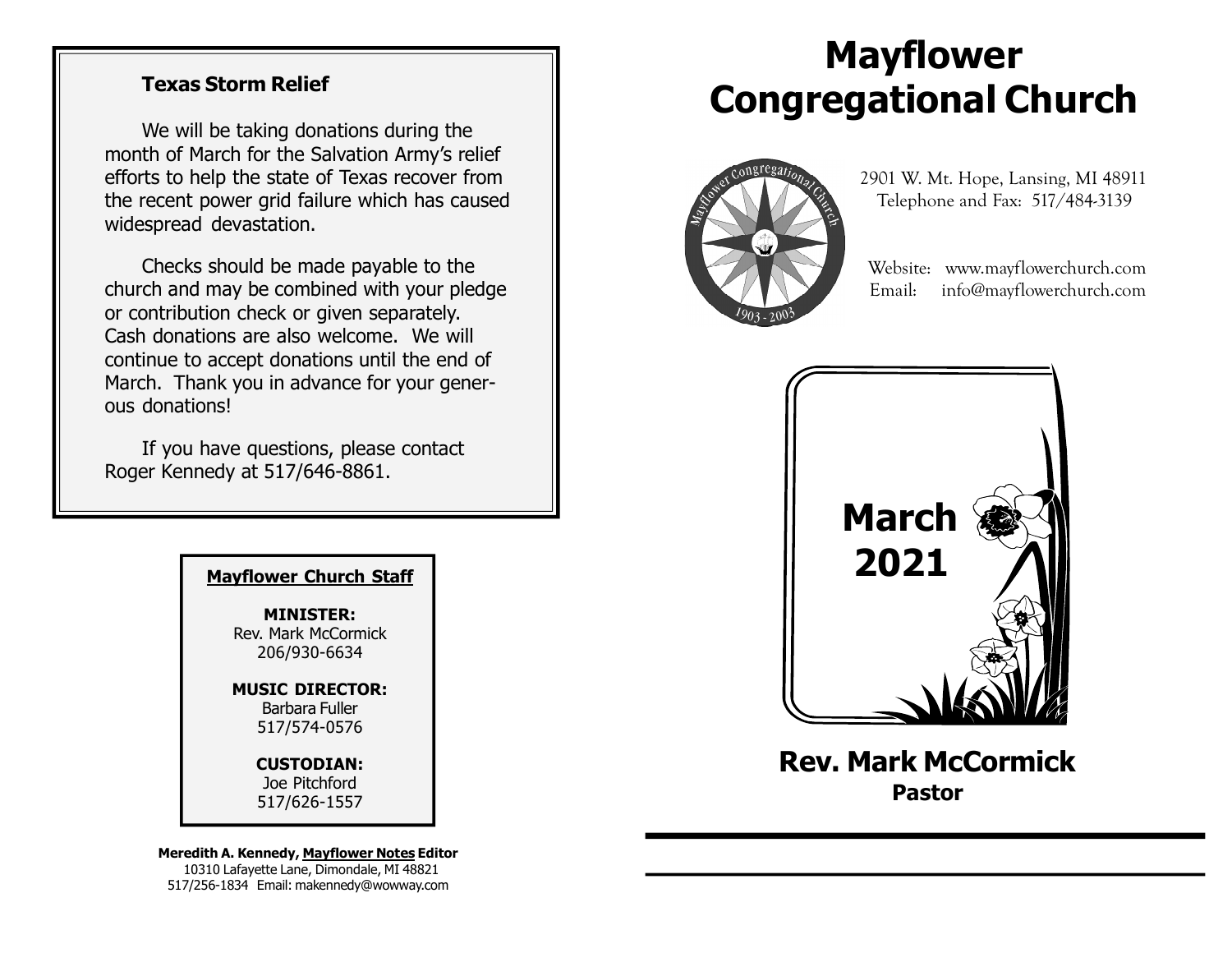

# It's happening in March...

- 3/7 Communion
- 3/7 Trustees 7:00 p.m. on Zoom
- 3/14 Daylight Savings Time begins

("Spring Forward" one hour)

- 3/15 Deadline for April Mayflower Notes
- 3/17 Prudential Council 7:00 p.m. on Zoom

Exercise Class - Mon., Tue., Wed., Fri. -

4:30 p.m. on Zoom





### BIRTHDAYS

- 3/8 Jamie Keller 3/9 - Liz Tingley
- 3/12 Clayton Hull
- 3/15 Marissa Slater
- 3/18 Gordon Wilson
- 3/20 Lorraine Finison
- 3/22 Ardath Scheffel (96)
- 3/22 Donna Slater
- 3/23 Gail Sawyer
- 3/28 April Lakatos
- 3/28 Shirley Potts

ANNIVERSARY

3/13 - Charles and Jan Fleck (40 years)

## OUTREACH FOCUS

Texas Storm Relief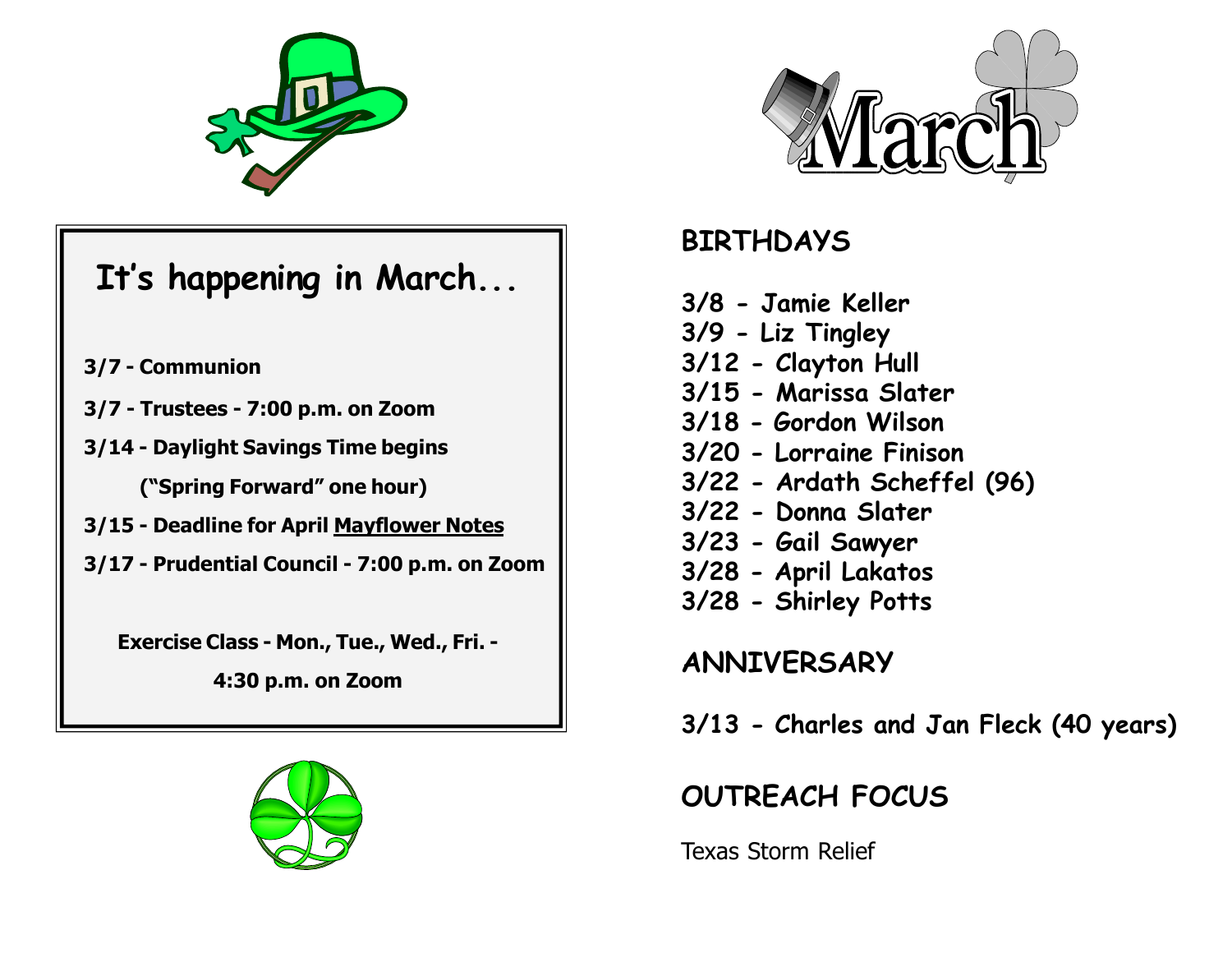### Mayflower Financial News

As we wrapped up the Mitten Tree project, a check for \$350 was given to Lewton School in early February. The Lansing Charter Academy already received \$350 in December. The remaining knitted items were divided between the schools. Thank you again, everyone, for your donations to this and all of the outreach projects we did during the last several months of 2020!

The following is a summary of our finances as of January 31, which is also the year-to-date for 2021:

| Income:               | \$7,726.61    |
|-----------------------|---------------|
| Expenses:             | 10,801.44     |
|                       | $$ -3,074.83$ |
| <b>Fund Balances:</b> |               |
| Checking:             | \$9,515.70    |
| Savings:              | 100,441.95    |
| Savings CD:           | 22,626.39     |
|                       | \$132,584.04  |

Detailed financial reports are in the brochure rack in the lobby or can be emailed to you. Contact us if you have questions or want a copy.

> —Linda Wheeler, Treasurer, and Lorraine Finison, Financial Secretary



### Pastor Mark's Musings

Hello, Mayflower family! It's March! Weather-wise, in Michigan, March brings promise and hope, but with trepidation, as the month of March has one of the widest ranges of temperature variation. It can range from nearly 20 degrees below zero to nearly 90 degrees (remember March 2012?)! These weather anomalies remind me of the ecclesial season of Lent. You may be aware that we are in the middle of my Lenten series called "Paradoxical Lent." Nature teaches us about the paradox of life. I remember the unusually warm stretch in March of 2012 when the temperature soared well into the eighties. It was wonderful! But what followed was dreadful! Later in the spring of that year, the temperature dropped to well below freezing, destroying nearly all the apple crop and much of the fruit industry suffered financial disaster.

During the season of Lent, my hope is to help us understand that the hope and promise of the gospel does not remove or separate us from the harsh realities of life. Jesus said, "The rain falls on the just and the unjust." That does not change our faith, but should do just the opposite. As we look at the life of Jesus, we see his faith that overcame the injustice, hatred, and lawkeeping gatekeepers like the Pharisees. They failed to understand, in just one example, that doing good on the Sabbath was not law-breaking but law-fulfilling. The purpose of the Law as given by Moses, and often misunderstood, was to provide a framework for life and health and peace. Jesus came to fulfill that law when his courage, perseverance, and faith paved our path to life abundant, as he promised. It led to his death. A great paradox! A great truth! Our great hope! Thanks be to God!

Pastor Mark